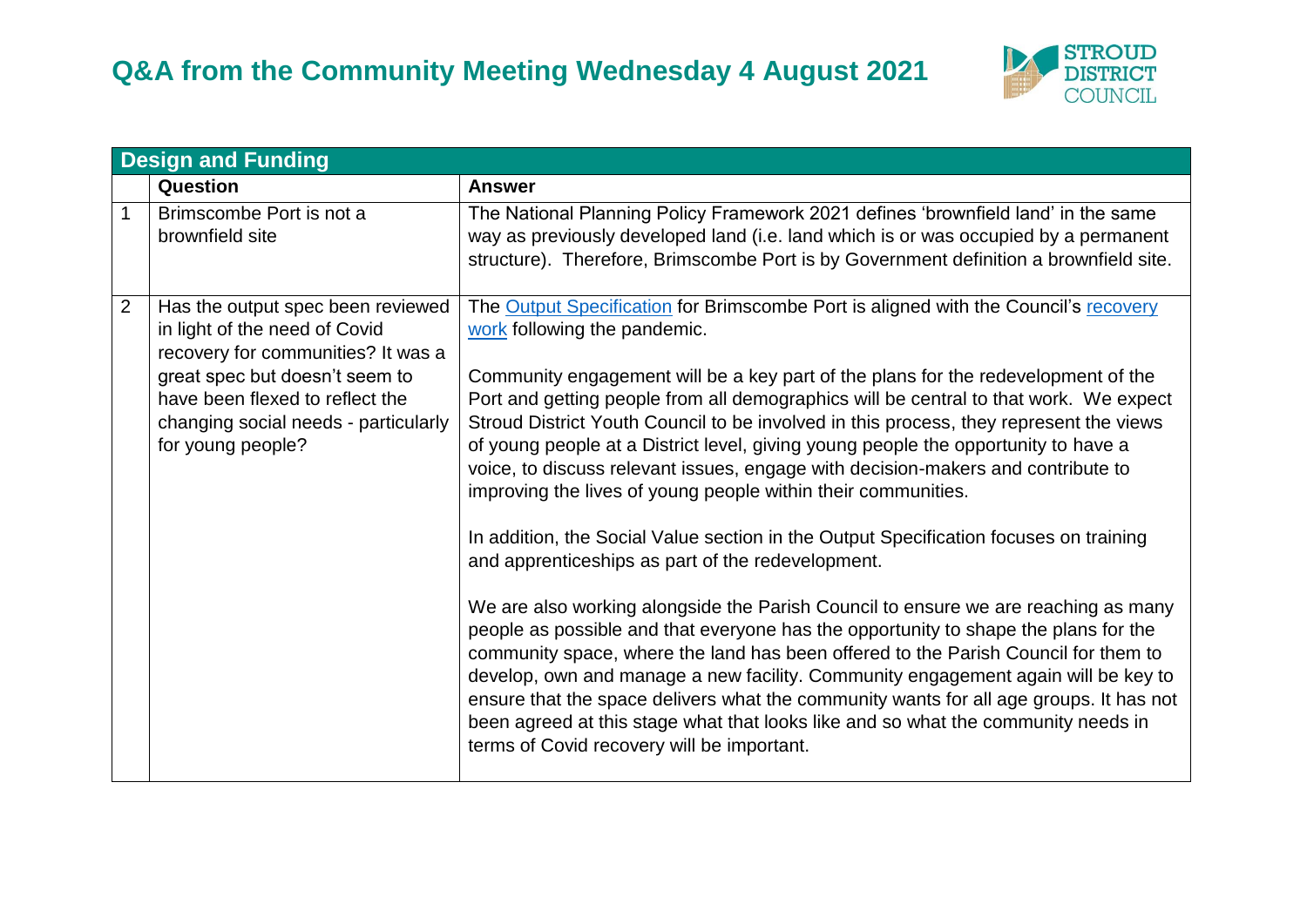

| 3 | The buildings are at the end of their                   | We are unable to include a new Skatepark as part of the plans due to the way the                                                                                                                                                                                                                                                                                                                                                                                                                                                                                                                                        |
|---|---------------------------------------------------------|-------------------------------------------------------------------------------------------------------------------------------------------------------------------------------------------------------------------------------------------------------------------------------------------------------------------------------------------------------------------------------------------------------------------------------------------------------------------------------------------------------------------------------------------------------------------------------------------------------------------------|
|   | life and may need to be                                 | project is funded.                                                                                                                                                                                                                                                                                                                                                                                                                                                                                                                                                                                                      |
|   | demolished but why can't a new                          |                                                                                                                                                                                                                                                                                                                                                                                                                                                                                                                                                                                                                         |
|   | skate park be brought into the                          | An initial £7.6m of public funding was used to acquire this site by Homes England's                                                                                                                                                                                                                                                                                                                                                                                                                                                                                                                                     |
|   | plans?                                                  | predecessors (the South West Regional Development Agency) to secure it for the<br>canal project and to regenerate it when it was bought from British Waterways in 2009.                                                                                                                                                                                                                                                                                                                                                                                                                                                 |
|   | Has redeveloping the skatepark<br>even been considered? | The Council and its funders have subsequently committed over £5m in additional<br>public investment to the project to de-risk the site and contribute to the essential                                                                                                                                                                                                                                                                                                                                                                                                                                                  |
|   |                                                         | infrastructure (reinstatement of canal and mooring basin, de culverting of the river and<br>new access road off the A419) that is required to take the site out of the flood plain so<br>redevelopment is possible. The extent of the infrastructure required is already<br>disproportionate in terms of cost to the number of homes and commercial spaces that                                                                                                                                                                                                                                                         |
|   |                                                         | are to be built.                                                                                                                                                                                                                                                                                                                                                                                                                                                                                                                                                                                                        |
|   |                                                         | The Council considered whether the Skatepark could be included early on in the<br>project but the remaining area would not leave enough space to make a financially<br>viable scheme that would attract developers, as the skate park is so large it would<br>remove a significant proportion of the remaining developable land. Housing is<br>essential to provide the additional capital funding to make the scheme viable. The<br>public funding that has been received is to see much needed housing delivery on the<br>site, including 30% affordable homes, and as set out and consulted on in the Local<br>Plan. |
|   |                                                         | This is a £40 million project overall and private sector investment is also needed to<br>develop the site, this will not happen without the public subsidy (and was<br>demonstrated when the site was marketed previously in 2011, with one bidder<br>interested but requiring between £3.5 to £5m of public subsidy to proceed). An<br>alternative site was offered in 2018 to Rush to build a new facility but unfortunately at                                                                                                                                                                                       |
|   |                                                         | the time they were not able to take this forward, having been unable to secure funding<br>to progress a planning application for the proposed new building.                                                                                                                                                                                                                                                                                                                                                                                                                                                             |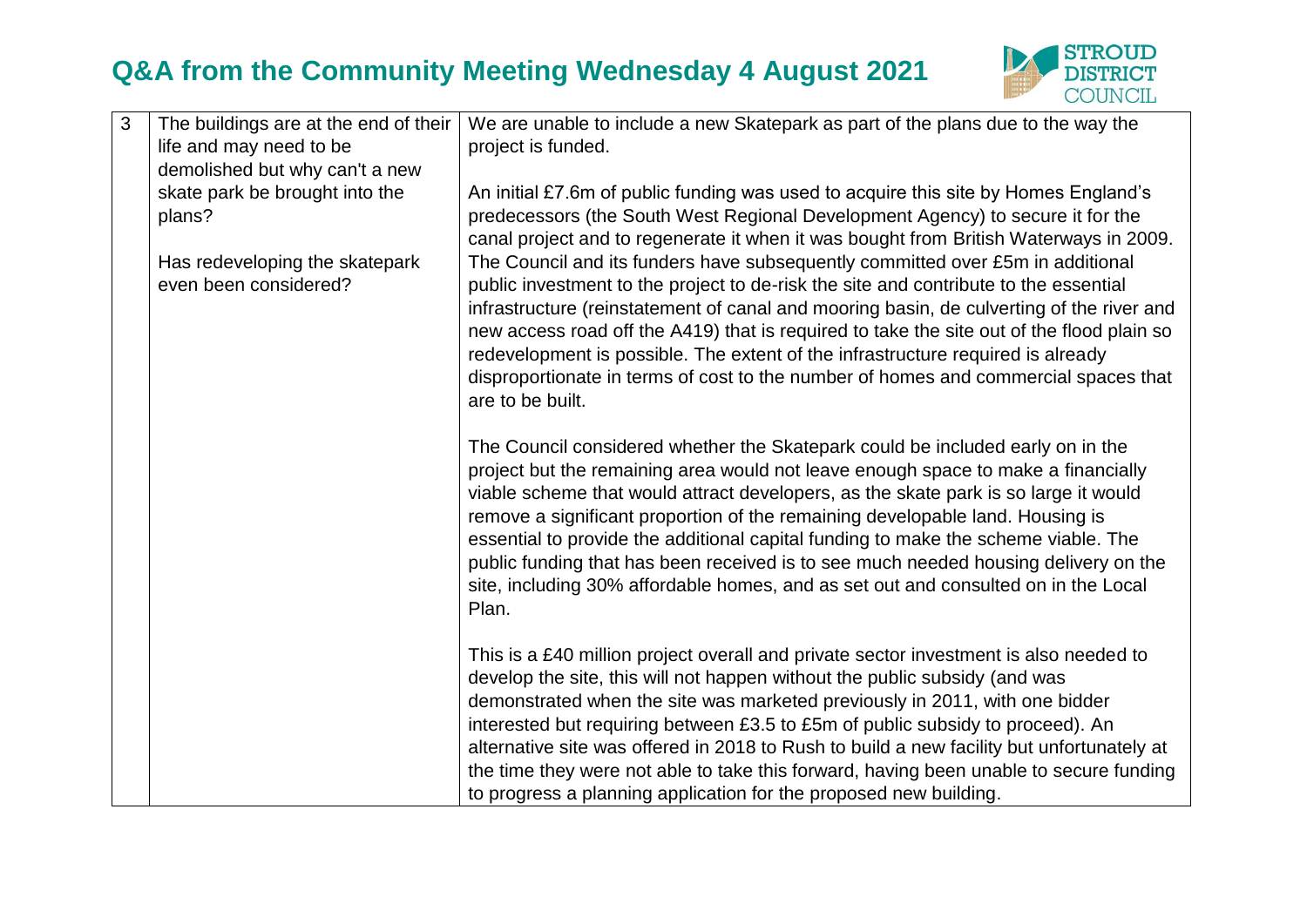

| $\overline{4}$ | Is the funding in place to take the<br>canal from Stroud Brewery to the<br>Port? | The funding is not in place for the next phases. The Canal Project has always been<br>done in sections as opportunities and funding allows and is also thanks to the many<br>volunteers who continue to contribute their time and expertise to the project. The four<br>miles for Phase 1a from Stonehouse to Stroud Brewery was completed with Heritage<br>Lottery Funding and a recent bid to the Heritage Lottery Fund for Phase 1b for £8.9<br>million was successful. This will see the canal connected up from Stonehouse to Saul<br>Junction and on to the national network. |
|----------------|----------------------------------------------------------------------------------|-------------------------------------------------------------------------------------------------------------------------------------------------------------------------------------------------------------------------------------------------------------------------------------------------------------------------------------------------------------------------------------------------------------------------------------------------------------------------------------------------------------------------------------------------------------------------------------|
|                |                                                                                  | Many people live around the canal with walkers, cyclist, boaters, paddle boarders all<br>enjoying the beautiful environment before it is all connected. It is more likely that<br>funding will be made available for the final connections once Brimscombe Port is<br>redeveloped. The aim is that Brimscombe Port will be the catalyst for other sites along<br>this valley and out to Saul junction in accordance with our Canal Strategy that is<br>currently being developed.                                                                                                   |
|                |                                                                                  | Allowance has been made in the design of the infrastructure to enable boats to be<br>craned into the basin until the canal is fully opened up. Plans include thirty moorings<br>including seven for residential use. They will be the only such moorings on the<br>Stroudwater canal and will add to the housing diversity in the area.                                                                                                                                                                                                                                             |
| 5              | Could new buildings be<br>incorporated for current<br>enterprises?               | The Council is offering an area of land or space within a building for free to the Parish<br>Council for a community space. There will be opportunities to engage with the Parish<br>Council and the District Council about what that looks like. We welcome discussions<br>about future community uses on the site and have encouraged people to come<br>forward with their proposals.                                                                                                                                                                                             |
|                |                                                                                  | Please see Q3.                                                                                                                                                                                                                                                                                                                                                                                                                                                                                                                                                                      |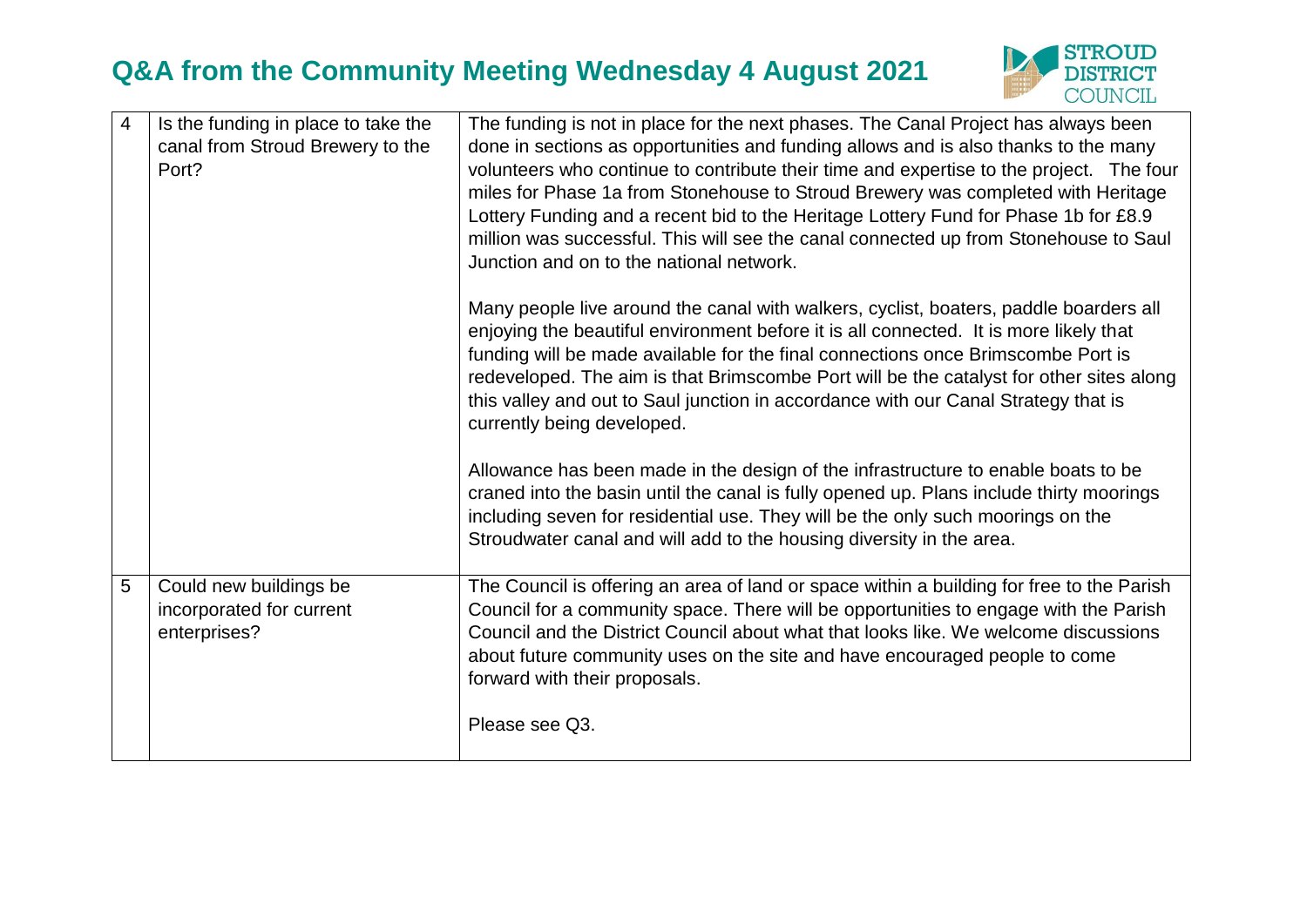

| 6              | Is the funding ring fenced or is<br>there a chance the money could be<br>diverted to fund something else? Is<br>there a time limit on using the<br>funding? | The funding is ring fenced for this specific development. The £2m loan we have<br>received from Homes England is from their Accelerated Delivery programme and there<br>is a funding agreement to ensure that the redevelopment of the site is brought forward.<br>This is also in accordance with the Council's Local Plan.                                                                                                                                                                                                 |
|----------------|-------------------------------------------------------------------------------------------------------------------------------------------------------------|------------------------------------------------------------------------------------------------------------------------------------------------------------------------------------------------------------------------------------------------------------------------------------------------------------------------------------------------------------------------------------------------------------------------------------------------------------------------------------------------------------------------------|
|                |                                                                                                                                                             | If the Council does not progress the scheme in line with the milestones set out in the<br>funding agreement, then there is the option for Homes England to take the site and<br>deliver the project themselves or withdraw the funding.                                                                                                                                                                                                                                                                                      |
|                |                                                                                                                                                             | We also have grant funding of £776,000 from the One Public Estate (OPE) Land<br>Release Fund. This programme is a partnership between the Office of Government<br>Property in Cabinet Office, the Local Government Association (LGA) and the Ministry<br>of Housing, Communities and Local Government (MHCLG) and enables Councils to<br>bring forward surplus Council-owned land for housing development.                                                                                                                   |
|                |                                                                                                                                                             | The funding is from a National pot and the Council was told that it was one of the best<br>bids presented due to the fact that the Council had shown that the site has been de-<br>risked to enable it to be unlocked for private investment. Stroud was the only Council<br>in Gloucestershire to receive funding under this programme in this round. However, if<br>we do not deliver, this will affect the Council's ability to access future funding rounds to<br>bring in much needed public funding into the district. |
| $\overline{7}$ | How many jobs will come in to the<br>commercial space and commercial<br>enterprise centre?                                                                  | It is envisaged that circa 1,000m <sup>2</sup> of commercial space is provided, depending on<br>viability. The Development Partner will be required to determine a suitable mixture e.g.<br>retail, office and workshop/gym uses for the site and will assess the market for these<br>uses. In addition, once the plans for the community space are agreed by the Parish we<br>will be able to know how many jobs may come forward.                                                                                          |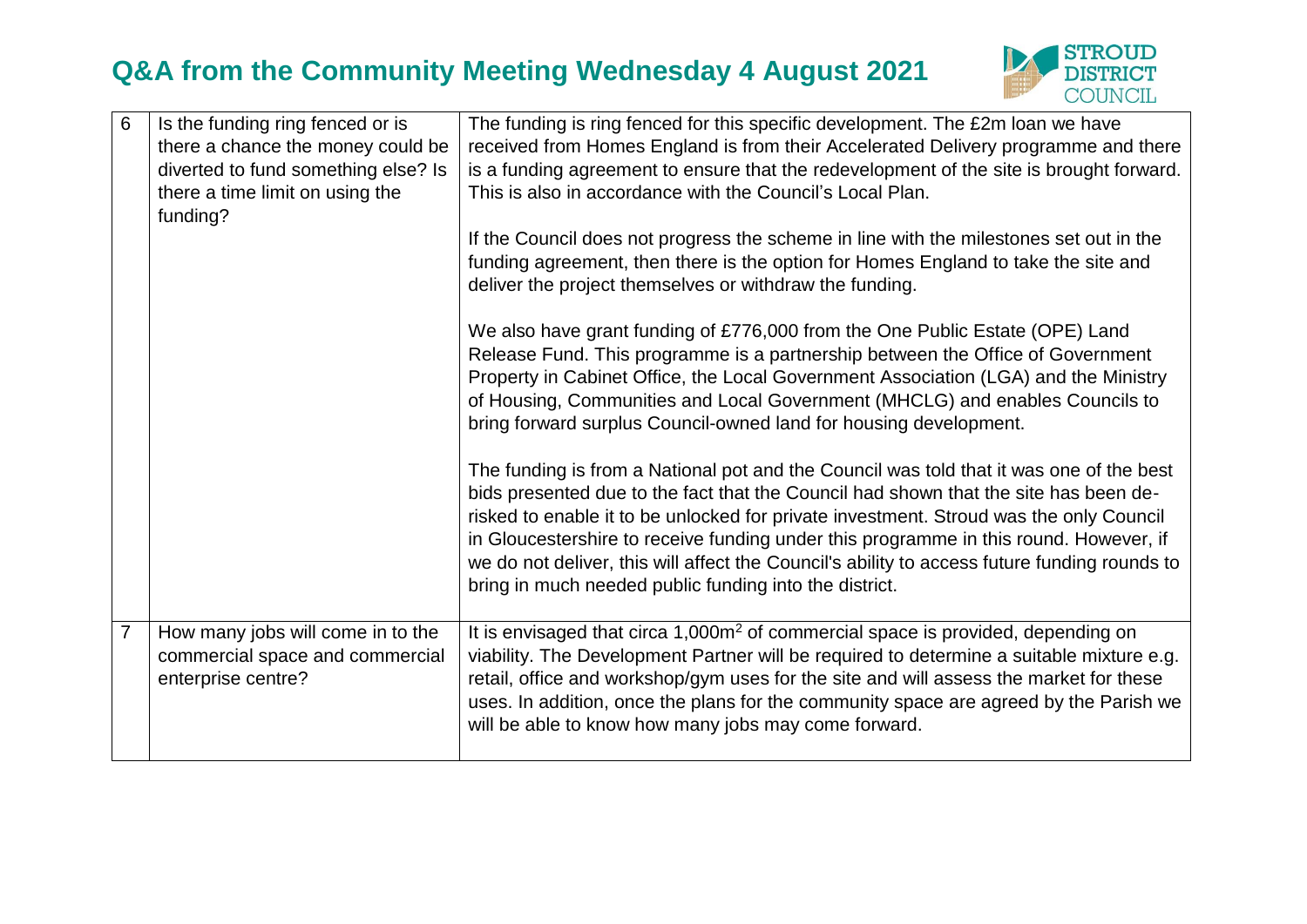

| 8 | Has refurbishment been formally<br>considered?                                                                  | The Council took on the Heritage Lottery funded Cotswold Canal Restoration project in<br>2008. The reinstatement of the canal and Brimscombe Port has been included in the<br>Stroud District Local Plan for many years and consulted on as part of the Local Plan<br>process. It is expected to deliver this section of the canal restoration and a minimum of<br>150 homes. The Business Park straddles the route of the canal and basin and the<br>culverted River Frome, refurbishment of the units would mean that the canal would not<br>be reinstated here for the foreseeable future and so has not been formally considered<br>as an alternative as it is an integral part of the canal restoration project. |
|---|-----------------------------------------------------------------------------------------------------------------|-----------------------------------------------------------------------------------------------------------------------------------------------------------------------------------------------------------------------------------------------------------------------------------------------------------------------------------------------------------------------------------------------------------------------------------------------------------------------------------------------------------------------------------------------------------------------------------------------------------------------------------------------------------------------------------------------------------------------|
|   |                                                                                                                 | The warehouses were built in the 1960s/1970s and are now over 50 years old, in a<br>poor state of repair, with leaking roofs, minimal insulation and contain asbestos. There<br>is also a legacy of contamination following the tipping of waste into the old canal and<br>basin and a remediation strategy is required as part of the planning permission for the<br>infrastructure works. The amount of money required to invest to bring these buildings<br>up to the standard expected in line with our 2030 strategy compared to the money<br>generated through rent would be unviable as well as not fulfilling the requirement to<br>deliver a minimum of 150 much needed homes and the reinstated canal.      |
| 9 | Have you actually done a carbon<br>audit of the embodied carbon?<br>Is this project really carbon<br>sensitive? | The Council has not carried out a carbon audit on the project. However, we recognise<br>that we should always look at retrofitting as one of the options when reviewing assets<br>due to the amount of carbon that is released into the atmosphere from the demolition<br>and erection of new buildings.                                                                                                                                                                                                                                                                                                                                                                                                              |
|   |                                                                                                                 | The majority of the housing stock owned by the Council will be upgraded by retrofitting<br>rather than redeveloping as part of our 2030 Strategy to make them as energy efficient<br>as possible.<br>In this case, keeping the buildings has not been formally considered as an alternative<br>to demolition as buildings have to be removed in order to reinstate the canal and basin<br>which is an integral part of the canal restoration project. See answer to Q8.                                                                                                                                                                                                                                               |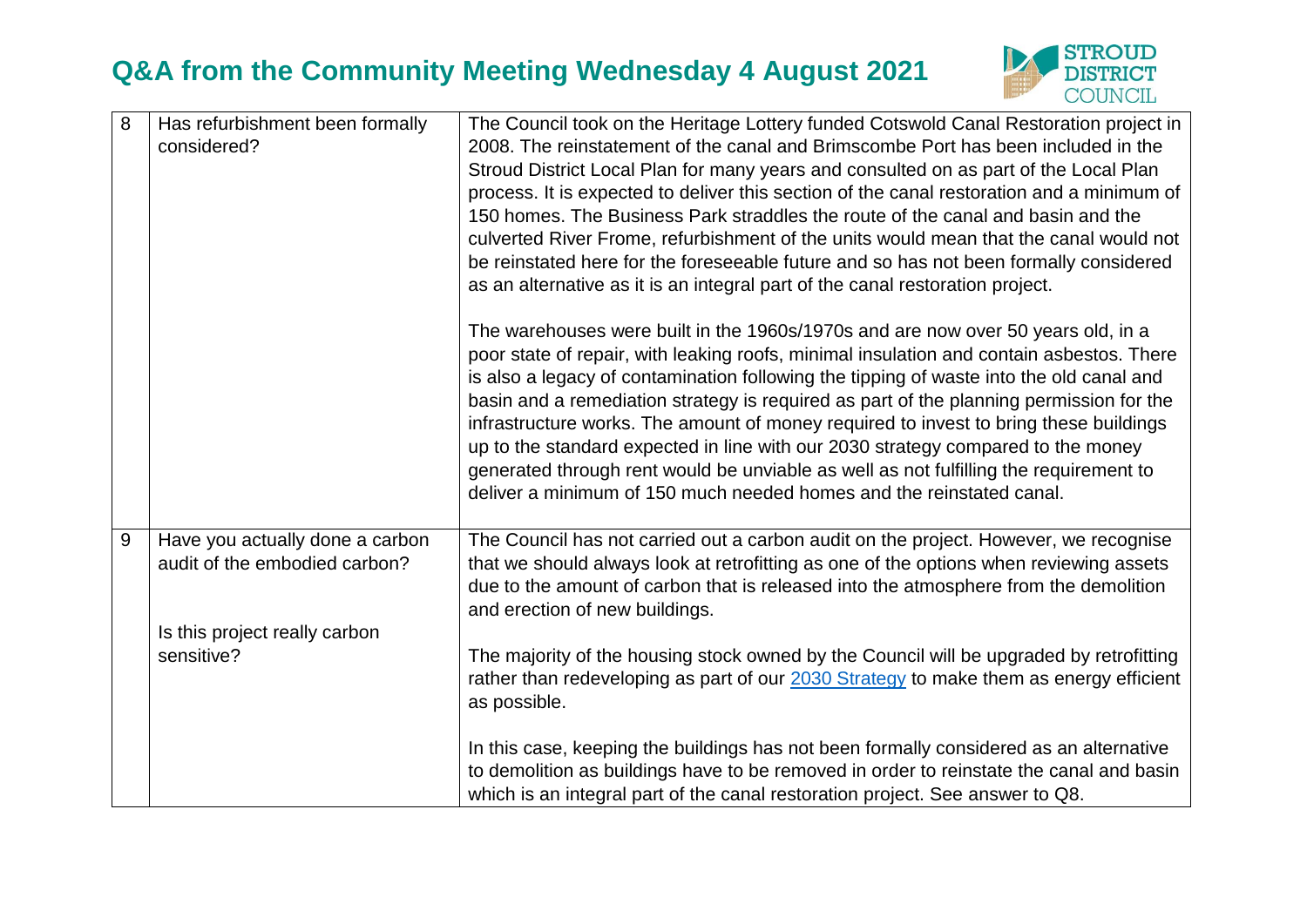

|    |                                                                                                                                                                              | The new buildings will need to be built to high energy efficient levels to fulfil the                                                                                                                                                                                                                                                                                                                                                                                                                                                                                                                                                                                                                  |
|----|------------------------------------------------------------------------------------------------------------------------------------------------------------------------------|--------------------------------------------------------------------------------------------------------------------------------------------------------------------------------------------------------------------------------------------------------------------------------------------------------------------------------------------------------------------------------------------------------------------------------------------------------------------------------------------------------------------------------------------------------------------------------------------------------------------------------------------------------------------------------------------------------|
|    |                                                                                                                                                                              | Council's requirements for the project. See answer to Q11.                                                                                                                                                                                                                                                                                                                                                                                                                                                                                                                                                                                                                                             |
|    |                                                                                                                                                                              |                                                                                                                                                                                                                                                                                                                                                                                                                                                                                                                                                                                                                                                                                                        |
| 10 | If Ebley (blocks of flats) is seen as<br>an exemplar project how can we be<br>confident in the Council's<br>understanding of a truly exemplar<br>project?                    | The inclusion of Ebley in the presentation was just to demonstrate that a canal side<br>setting and development could be achieved and show how people can benefit from the<br>canal without it being connected to the wider network. This was not put forward as an<br>exemplar scheme and was not a project developed by the Council and so did not have<br>the vision that the Council has set out in the Output Specification.                                                                                                                                                                                                                                                                      |
|    | Can the Council point to a<br>development elsewhere in the<br>country, or indeed elsewhere, that<br>it thinks is an exemplar of the type<br>of redevelopment it has in mind? | The Port site will be built to Building with Nature standards, developed by<br>Gloucestershire Wildlife Trust, ensuring that nature is put at the heart of the<br>development to the benefit of both wildlife and local people. Gloucester Services was<br>built to this standard and has won numerous architectural awards.                                                                                                                                                                                                                                                                                                                                                                           |
|    | It's always easier to comment on<br>other like schemes elsewhere that<br>have the look and feel that SDC<br>envisions for the Port?                                          | The decision was made to not submit a hybrid planning application (to include an<br>outline application for the redevelopment) when we submitted the planning application<br>for the infrastructure. This was because the level of detail required for an outline<br>application for a site in the Industrial Heritage Conservation Area (IHCA) would<br>prevent innovation coming forward from the private sector and we did not want the<br>design to be committed at that stage. The Council does not wish to suggest any<br>architect residential led scheme as an exemplar as we want the developers to be<br>innovative in their designs and there are many ways to deliver an exemplar project. |
|    |                                                                                                                                                                              | Further details about the Council's Design Standard Objectives can be found on page<br>12 of the Output Specification which clearly sets out what the Council is looking for in<br>the design of the scheme.                                                                                                                                                                                                                                                                                                                                                                                                                                                                                           |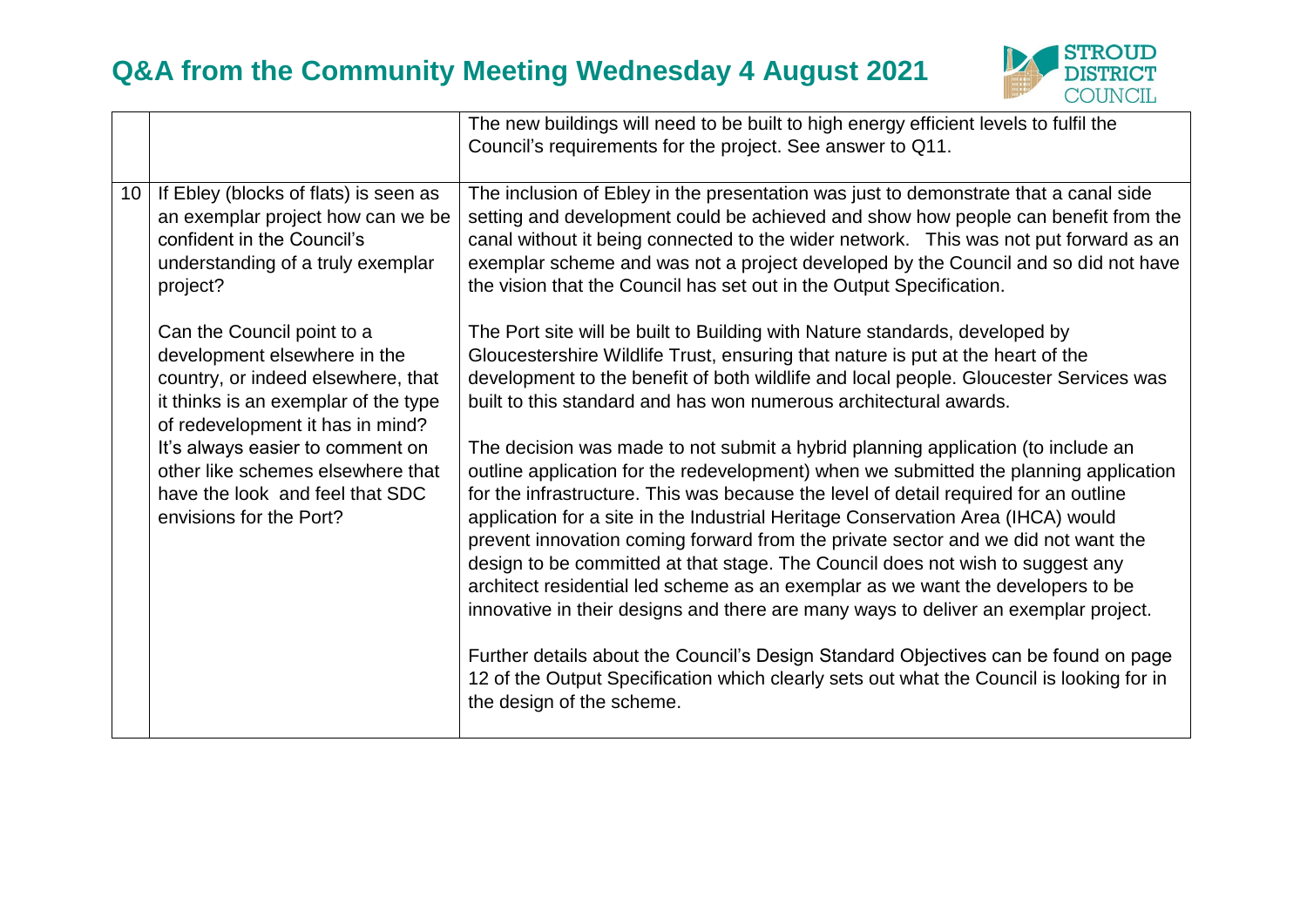

| 11 | Who is advising on your carbon<br>strategy? | The 2030 Strategy is an overarching plan, designed to (among other goals) guide<br>carbon monitoring and reduction in current and future projects. The 2030 Strategy was<br>developed in collaboration with other Councils, consultants, research papers and local<br>stakeholders. In addition to our overall strategy, the Council has joined an external<br>carbon accounting scheme that will allow us to compare our successes and failures<br>with other Councils. We are building our internal environment team to include a range<br>of expertise, which will mean we can assess all projects from a more holistic<br>perspective - including carbon. |
|----|---------------------------------------------|---------------------------------------------------------------------------------------------------------------------------------------------------------------------------------------------------------------------------------------------------------------------------------------------------------------------------------------------------------------------------------------------------------------------------------------------------------------------------------------------------------------------------------------------------------------------------------------------------------------------------------------------------------------|
|    |                                             | We have a team of officers, two of which are new to the team, bringing combined<br>experience (through academia and employment) in environmental management,<br>environmental science and public engagement.                                                                                                                                                                                                                                                                                                                                                                                                                                                  |
|    |                                             | In our pre submission draft Local Plan 2021 the delivery policy ES1 addresses<br>sustainable construction and design and requires all new development to achieve a<br>net-zero carbon standard. You can find out more here.                                                                                                                                                                                                                                                                                                                                                                                                                                   |
|    |                                             | The next stages of plan preparation involve submitting the draft plan and all<br>associated documents and evidence base to the Planning Inspectorate. The Council is<br>currently preparing for submission and this is expected to happen late summer/early<br>autumn depending on the volume and complexity of consultation responses received.                                                                                                                                                                                                                                                                                                              |
|    |                                             | The redevelopment will need to comply with the final adopted Local Plan. In addition,<br>the Output Specification sets out the requirements for the project in terms of<br>sustainability.                                                                                                                                                                                                                                                                                                                                                                                                                                                                    |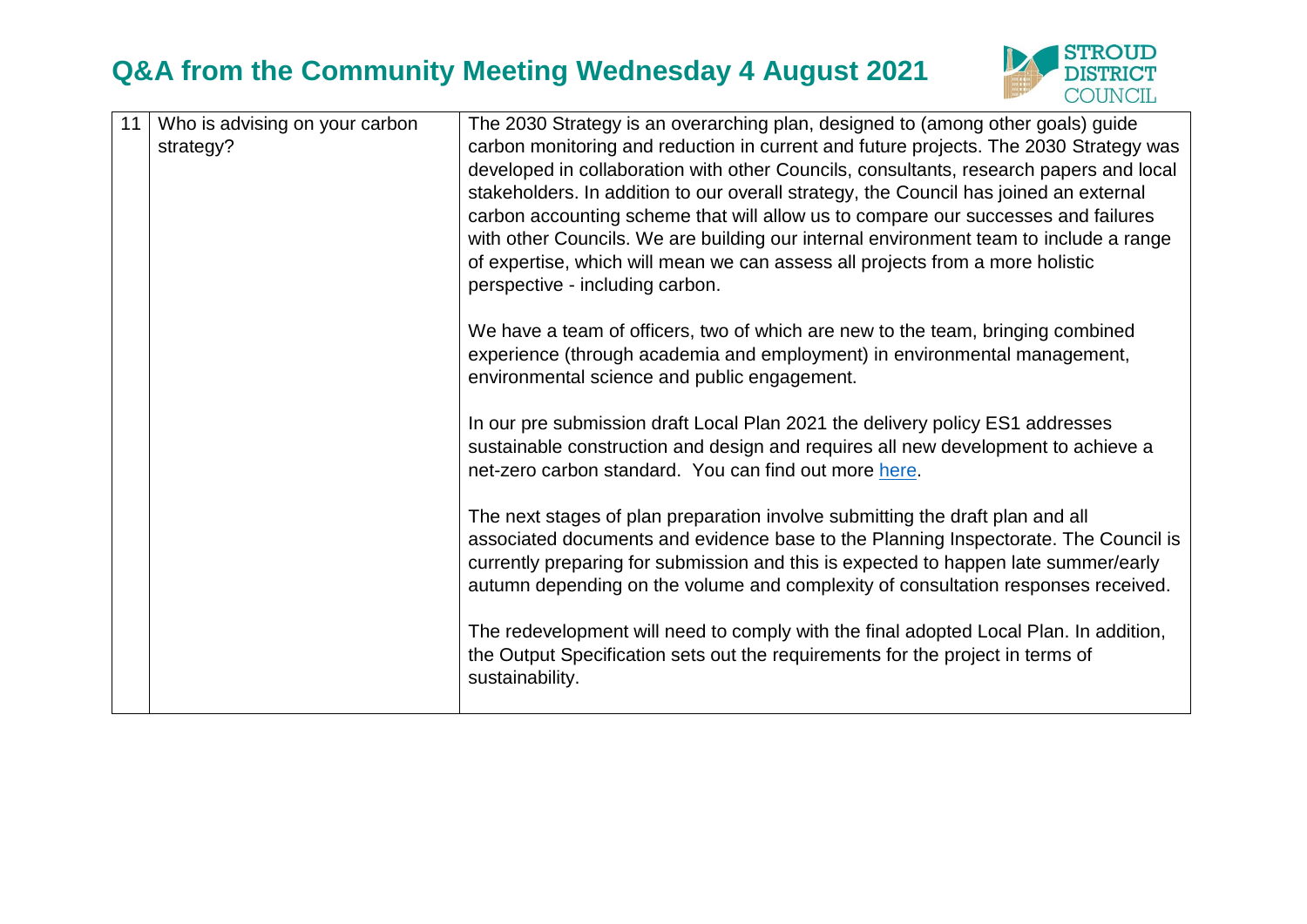

| 12 | Which two buildings have bats and<br>so need to be demolished in<br>certain timeframes? Also aren't<br>there 2 bat windows per year?                                                                                            | Buildings 7 and 8 on the Industrial Estate alongside Port Lane and the river need to be<br>inspected by a bat licensed Ecologist prior to demolition. The demolition works also<br>need to take place outside the bat active season which is between May and<br>September, as stated in the Government's guidance - Bats: surveys and mitigation for<br>development projects, which also avoids the majority of the bird nesting period.<br>This is all set out in the Construction Environment Management Plan prepared by our<br>Ecologist and submitted as part of the planning application for the demolition and<br>infrastructure.                                                                                                                                                                                                                                                                                                                                                                                                                                                                            |
|----|---------------------------------------------------------------------------------------------------------------------------------------------------------------------------------------------------------------------------------|---------------------------------------------------------------------------------------------------------------------------------------------------------------------------------------------------------------------------------------------------------------------------------------------------------------------------------------------------------------------------------------------------------------------------------------------------------------------------------------------------------------------------------------------------------------------------------------------------------------------------------------------------------------------------------------------------------------------------------------------------------------------------------------------------------------------------------------------------------------------------------------------------------------------------------------------------------------------------------------------------------------------------------------------------------------------------------------------------------------------|
| 13 | I have spoken to an agent advising<br>developers this morning and he<br>said that the developers aren't<br>worried about the existing buildings<br>on the site. They are more worried<br>about the canal not being<br>connected | The Council has carried out two rounds of soft market testing (contacting and<br>speaking to developers directly) which showed that the main cause for concern for all<br>involved was the requirement that the Development Partner deliver both the canal<br>reinstatement works and the associated infrastructure to enable the site<br>redevelopment. The inclusion of the works together under the same contract is seen<br>as very restrictive to the attractiveness of the scheme.<br>The extent of the infrastructure required (and perceived cost/risk associated with this)<br>is considered disproportionate to the area of land released for redevelopment and the<br>number of new homes/commercial space that can be delivered.<br>As such, the Council continues to de risk the project by carrying out the demolition<br>itself and procuring a contract for the infrastructure. This will result in a tendered cost<br>and contractor ready to deliver the work, to maximise the interest from developers to<br>the project.<br>The issue of the canal not yet being connected has not been raised. |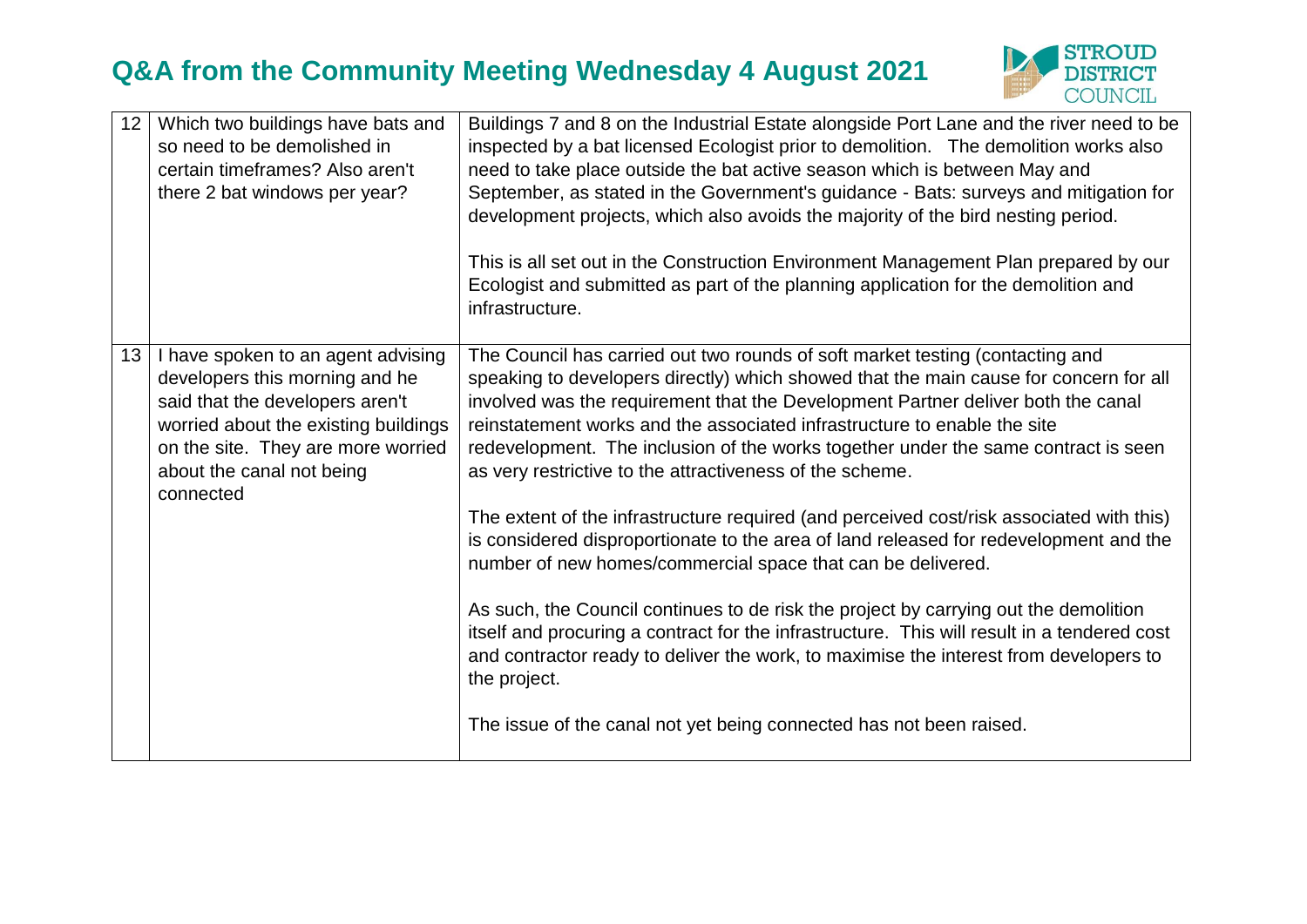

| 14 | Is the plan to start the engineering<br>works in advance of getting a<br>developer? | We are looking for a Development Partner who will carry out the Phase 1<br>infrastructure works as part of the redevelopment of the Port. The timings of the<br>Phase 1 infrastructure works will be down to the Development Partner to programme<br>depending on how they design the redevelopment. The Council has decided to<br>procure a Design and Build contract for the infrastructure works separately to<br>the residential element to secure a fixed price and programme, but then to transfer<br>the package over to the Development Partner who is delivering the<br>residential/commercial development (once appointed) to co-ordinate, manage and<br>deliver. |
|----|-------------------------------------------------------------------------------------|-----------------------------------------------------------------------------------------------------------------------------------------------------------------------------------------------------------------------------------------------------------------------------------------------------------------------------------------------------------------------------------------------------------------------------------------------------------------------------------------------------------------------------------------------------------------------------------------------------------------------------------------------------------------------------|
|    |                                                                                     | However, we may decide to proceed with the infrastructure contract ourselves as we<br>have managed this type of work with other sections along the canal.                                                                                                                                                                                                                                                                                                                                                                                                                                                                                                                   |

|                 | <b>Communities</b>                                                                                                                                |                                                                                                                                                                                                                                                                                                                                                                                                                                                                                                                                                                                      |  |
|-----------------|---------------------------------------------------------------------------------------------------------------------------------------------------|--------------------------------------------------------------------------------------------------------------------------------------------------------------------------------------------------------------------------------------------------------------------------------------------------------------------------------------------------------------------------------------------------------------------------------------------------------------------------------------------------------------------------------------------------------------------------------------|--|
| 15 <sup>1</sup> | Where is all the representation<br>from young people?                                                                                             | Please see Q2                                                                                                                                                                                                                                                                                                                                                                                                                                                                                                                                                                        |  |
| 16              | Who is this project a legacy for?                                                                                                                 | The project will be a legacy for the whole community, providing homes, enterprise and<br>job opportunities, visitor experience and enhanced habitat /biodiversity.                                                                                                                                                                                                                                                                                                                                                                                                                   |  |
| 17              | Many places would aspire to such<br>a level of community engagement<br>as currently exists on site already.<br>How is this going to improve this? | We are exploring ways of engaging with the community and are developing a<br>community engagement plan for the redevelopment phase. As raised in the meeting,<br>the event on Wednesday 4 August 2021 was just the start of the process following a<br>quiet period during lockdown and whilst the planning application for the demolition and<br>infrastructure was being determined. This took from July 2019 to March 2021 due to<br>delays with response from third party consultees but followed the well-attended pre-<br>planning application drop-in event in December 2018. |  |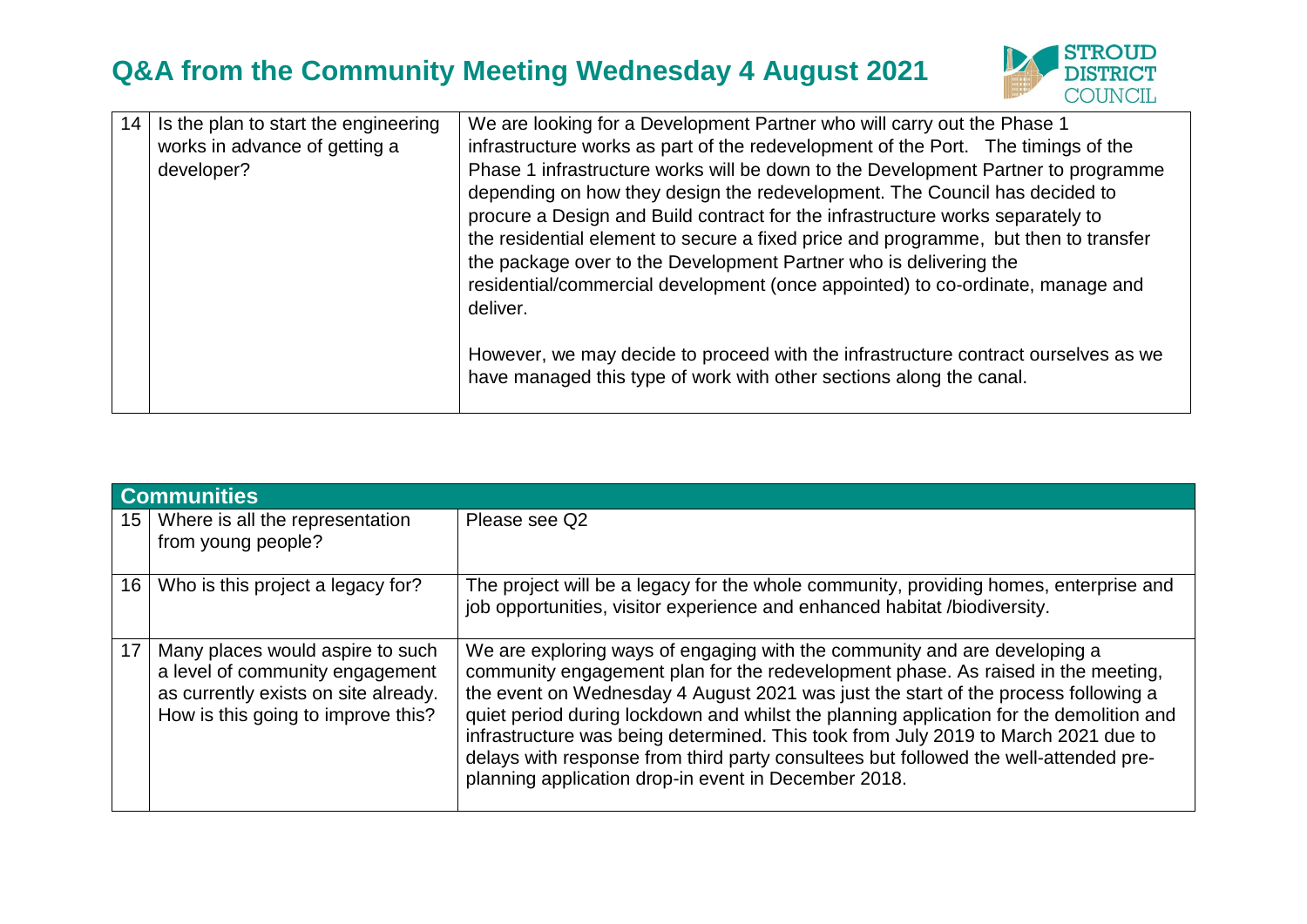

|                 |                                                                                                                                                                                                                                                                                         | We want to engage with residents across the parish and with smaller face to face<br>meetings where we can hear the views of the whole community.                                                                                                                                                                                                                                                                                                                                                                                          |
|-----------------|-----------------------------------------------------------------------------------------------------------------------------------------------------------------------------------------------------------------------------------------------------------------------------------------|-------------------------------------------------------------------------------------------------------------------------------------------------------------------------------------------------------------------------------------------------------------------------------------------------------------------------------------------------------------------------------------------------------------------------------------------------------------------------------------------------------------------------------------------|
| 18 <sup>1</sup> | What we need is space to share<br>how this actually feels for<br>individuals and families attached to<br>the Port. There's nothing about<br>Ebley that inspires me or fills me<br>with joy as a case study of<br>success. Maybe the community<br>measures success in different<br>ways? | Please see Q10.                                                                                                                                                                                                                                                                                                                                                                                                                                                                                                                           |
| 19 <sup>1</sup> | Can the council articulate what<br>degree of community engagement<br>they are trying to achieve? Willing<br>to have a presentation by Charles<br>Landry or similar?                                                                                                                     | Community engagement will be a key part of the plans for the redevelopment of the<br>Port and getting people from all demographics will be central to that work. We expect<br>Stroud District Youth Council to be involved in this process to ensure the voice of<br>young people is part of the planning process for the redevelopment. We are also<br>working alongside the Parish Council to ensure we are reaching as many people as<br>possible and that everyone has the opportunity to shape the plans for the Community<br>space. |
| 20              | This has been quoted as being a<br>"Community Centred Project" - can<br>you expand on what this looks<br>like" "Can you give examples of<br>other exemplary Community Led<br>Projects"                                                                                                  | This project will be delivered through a partnership of the Council and a Development<br>Partner to be selected. Please see Q19 regarding community engagement.                                                                                                                                                                                                                                                                                                                                                                           |
| 21              | We need structured community<br>engagement to continue following<br>this session. The Parish Council<br>can perhaps lead the next one                                                                                                                                                   | We have committed to continued engagement and will work with the Parish Council to<br>deliver this.                                                                                                                                                                                                                                                                                                                                                                                                                                       |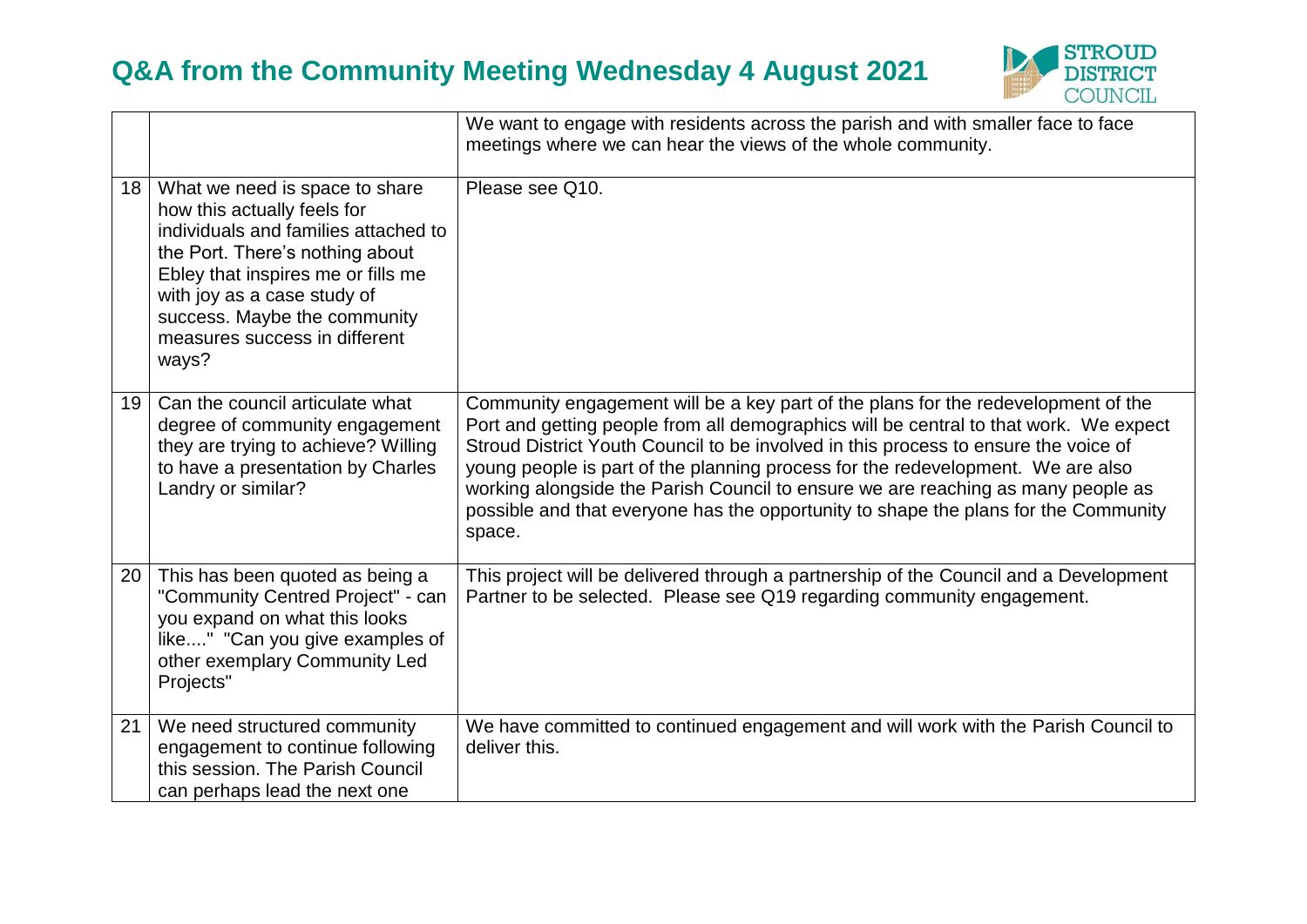

| 22 | It's my understanding that the<br>Parish Council has been working<br>hard to share the concerns of the<br>community and has not been<br>heard - it would seem completely<br>unfair and ineffective to ask them<br>to liaise? | We have engaged with the Parish Council on a number of occasions and will continue<br>to do so. Their concerns and views will always be listened to and acted upon as far as<br>possible. We have committed with the Parish Council to deliver effective community<br>engagement and both Councils want to work together on this.                                                                                                                                                                                                  |
|----|------------------------------------------------------------------------------------------------------------------------------------------------------------------------------------------------------------------------------|------------------------------------------------------------------------------------------------------------------------------------------------------------------------------------------------------------------------------------------------------------------------------------------------------------------------------------------------------------------------------------------------------------------------------------------------------------------------------------------------------------------------------------|
| 23 | Does any member of the<br>community who isn't directly<br>involved in the scheme and lives in<br>Brimscombe and Thrupp support<br>the current strategy?                                                                      | This is difficult to answer as we only had 60+individuals in this meeting and there is a<br>population of approximately 1800 in the parish. We have had messages which support<br>the project and we will continue to seek all views as we move forward.                                                                                                                                                                                                                                                                           |
| 24 | No discussion on how community<br>engagement manifests itself.<br>When will this be discussed?                                                                                                                               | This is being discussed with the Parish Council and further details will be<br>shared/publicised asap. Please also see previous answers.                                                                                                                                                                                                                                                                                                                                                                                           |
| 25 | Isn't it a big risk to have local<br>opposition to the plan?                                                                                                                                                                 | There is often some opposition to large development projects like this and any<br>opposition is always a risk. However, we must not lose sight of the benefits that this<br>redevelopment will bring. This is why community consultation and engagement is so<br>important and will develop as we move forward.                                                                                                                                                                                                                    |
| 26 | Is a pause possible to review and<br>seek true community engagement<br>including our young people post<br>COVID and on light of the climate<br>and ecological breakdown                                                      | The process has been discussed and approved through the proper democratic and<br>decision making process of the Council, including the request for tenants to stay longer<br>at the beginning of June 2021. This will be an exemplar development where nature will<br>be put at the heart of the development to the benefit of both wildlife and local people<br>and with many of the benefits outlined earlier.<br>Many of the services currently on this site will not be lost to the district or the<br>communities they serve. |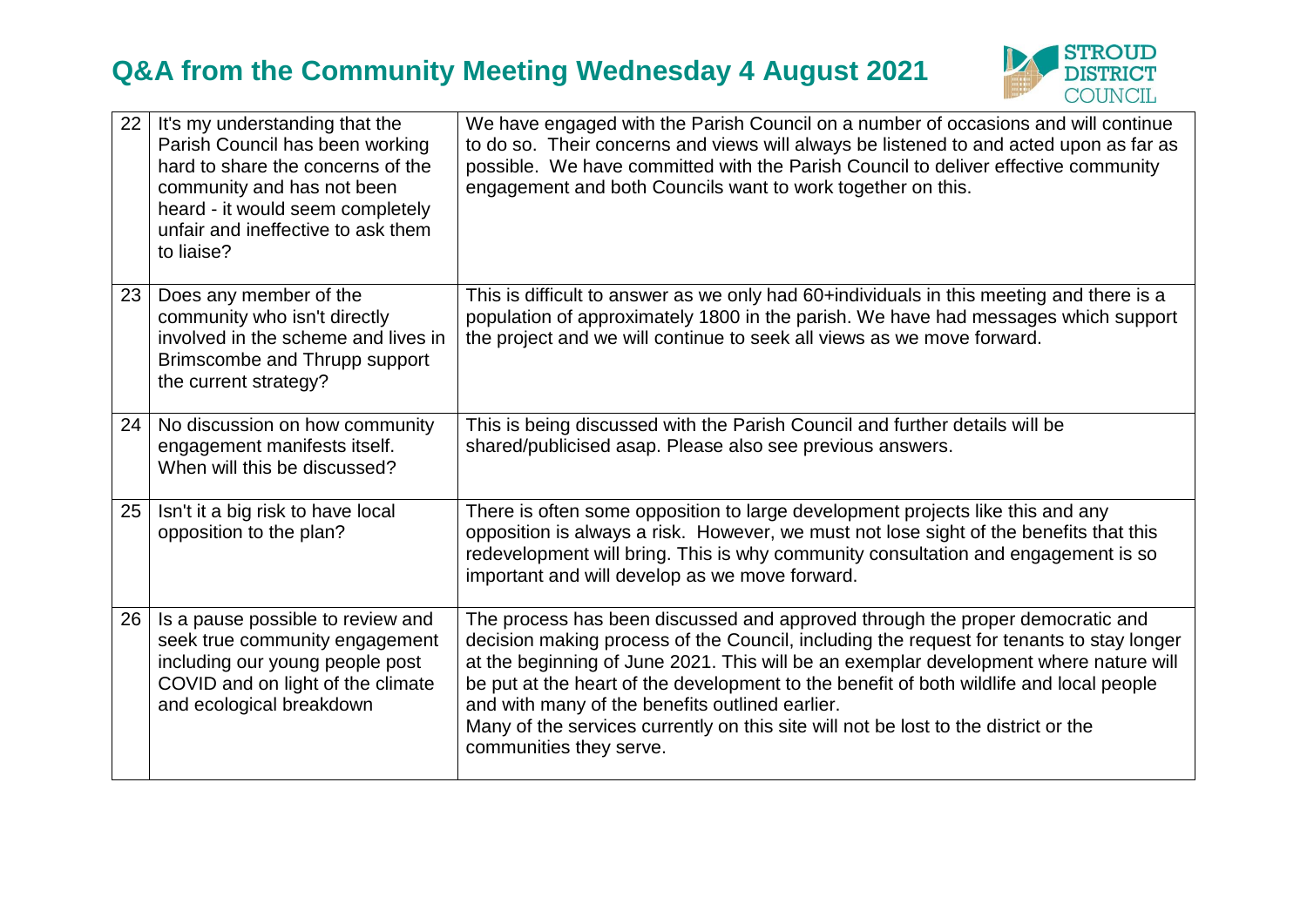

| 27              | Could the existing<br>businesses/charities/services be<br>included in the overall plan? Could<br>they be rehoused as part of the<br>Port development?            | Work is ongoing by the existing tenants to find new homes and they were very clear<br>from the outset that their tenancies could only be temporary and this has been<br>reinforced throughout. Some have already found new homes and we continue to offer<br>support to help others do so. The tenants have all stated that they are supportive of the<br>redevelopment of the Port. |
|-----------------|------------------------------------------------------------------------------------------------------------------------------------------------------------------|--------------------------------------------------------------------------------------------------------------------------------------------------------------------------------------------------------------------------------------------------------------------------------------------------------------------------------------------------------------------------------------|
| 28 <sup>1</sup> | What guarantees are there that the<br>amenities will be provided (RUSH)<br>or not), given the one opportunity<br>for a cast-iron guarantee has been<br>rejected? | No guarantees can be provided but we are doing all we can to support tenants with<br>their relocation plans.                                                                                                                                                                                                                                                                         |
| 30              | Is there likely to be further face to<br>face meeting to engage residents<br>and local Community in the coming<br>weeks?                                         | There will be further engagement throughout the development. We are working with<br>the Parish Council on the format/approach.                                                                                                                                                                                                                                                       |

| <b>Tenants</b> |                                                                                                                                                                                        |                                                                                                                                                                         |
|----------------|----------------------------------------------------------------------------------------------------------------------------------------------------------------------------------------|-------------------------------------------------------------------------------------------------------------------------------------------------------------------------|
| 31             | Can there be a community based<br>referendum on whether to<br>proceed with the proposed new<br>development or not to and to<br>retain and encourage the<br>activities already on site? | The democratic decision making processes of the Council (including planning) are open<br>and people have the ability to participate and influence these. Please see Q8. |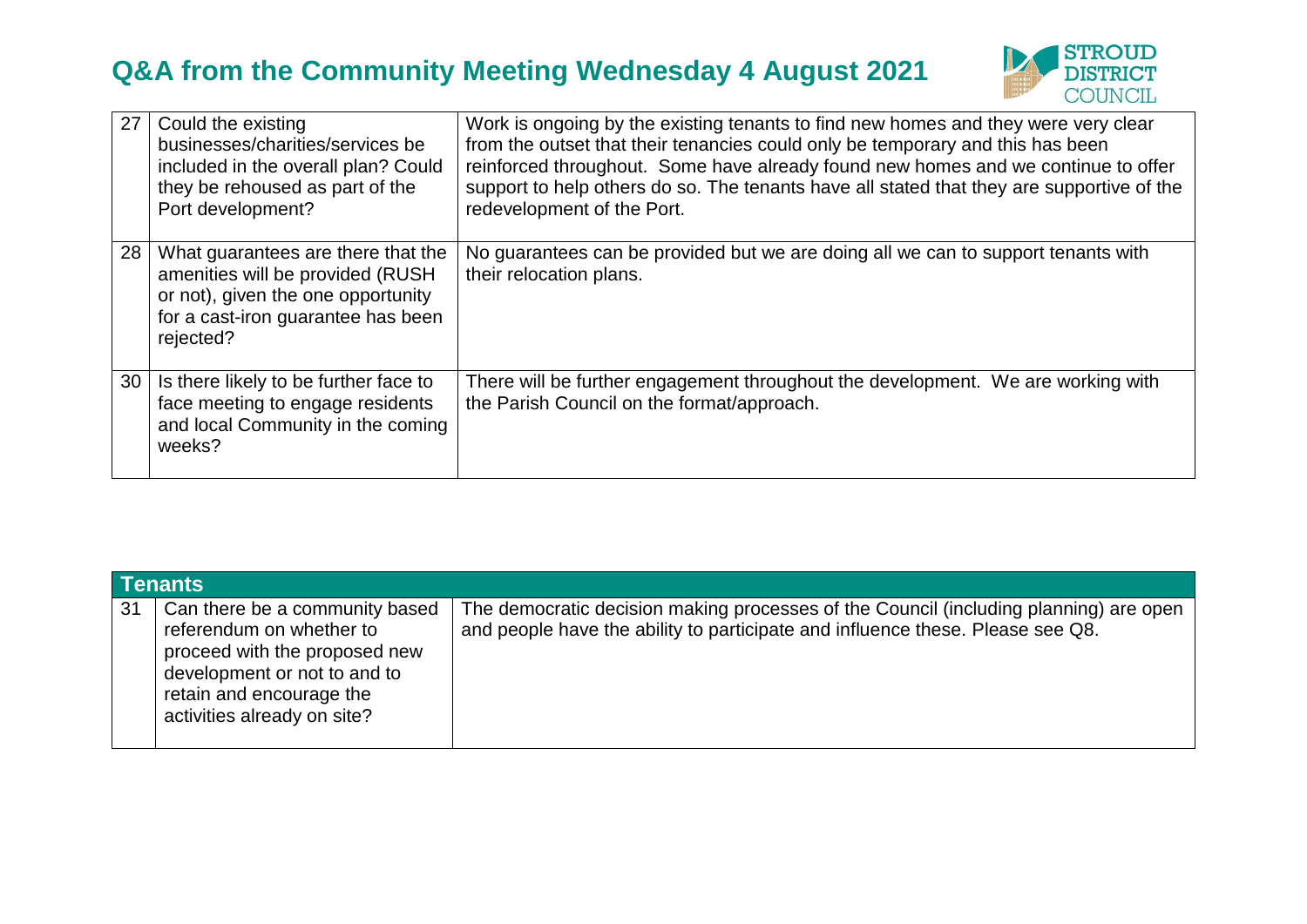

| 32 | Why can't that building form the<br>cornerstone of the site? RUSH is<br>truly unique.                                                                                                                                                                            | Please see Q3 and Q8                                                                                                                                                                                                                                                                                                                                                                                                                                |
|----|------------------------------------------------------------------------------------------------------------------------------------------------------------------------------------------------------------------------------------------------------------------|-----------------------------------------------------------------------------------------------------------------------------------------------------------------------------------------------------------------------------------------------------------------------------------------------------------------------------------------------------------------------------------------------------------------------------------------------------|
| 33 | Would it be possible to pause in<br>the name of Covid recovery just<br>to give young people services as<br>they regroup after the pandemic?                                                                                                                      | The process has been discussed and approved through the proper democratic and<br>decision making process of the Council, including the request for tenants to stay longer<br>at the beginning of June 2021. Many of the services currently on this site will not be lost<br>to the district or the communities they serve.                                                                                                                          |
| 34 | Maybe just the building housing<br>Rush could be kept. The reasons<br>to demolish might be that the<br>building is unsave-able but I don't<br>know if that is true. I could<br>imagine just fencing it off, giving it<br>its own access and sorting the<br>rest. | Please see Q3 and Q8.                                                                                                                                                                                                                                                                                                                                                                                                                               |
| 35 | What specifically is the council<br>doing to help Rush, vs unhelpful<br>council actions in 2018 and<br>2019?                                                                                                                                                     | The Council has provided significant financial support to RUSH since early 2018, it has<br>been because of this that it has been able to continue operating. We have also<br>commissioned a site/building search for it and offered it an alternative site at Stratford<br>Park. We have allowed it to occupy beyond the end of its original lease. We continue to<br>offer help and support to RUSH to relocate along with Active Gloucestershire. |
| 36 | Can RUSH be included as the<br>business element of the<br>development?                                                                                                                                                                                           | Please see Q3.                                                                                                                                                                                                                                                                                                                                                                                                                                      |
| 37 | Would you review your timelines<br>if your electorate asked you to?<br>What if the community feels the<br>time isn't quite right at the minute                                                                                                                   | We considered this request in detail at a meeting of the Strategy and Resources<br>Committee at the Thursday 10 June 2021. The implications of any further delay are set<br>out in the report from that meeting.                                                                                                                                                                                                                                    |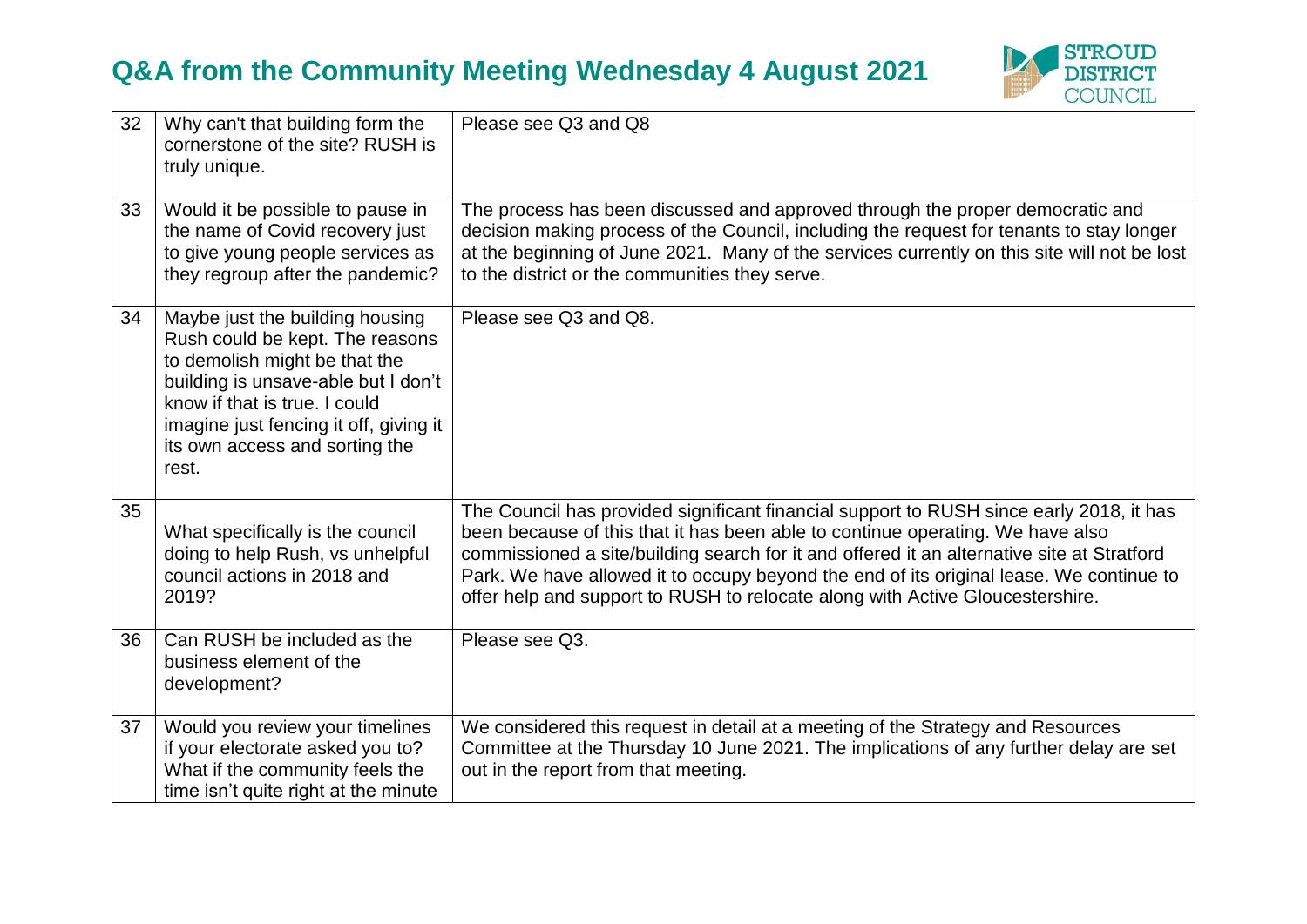

|    | and we would like another year<br>with those existing services?                                                                                                                                                                                                                                             |                                                                                                                                                                                                                                                                                                                                               |
|----|-------------------------------------------------------------------------------------------------------------------------------------------------------------------------------------------------------------------------------------------------------------------------------------------------------------|-----------------------------------------------------------------------------------------------------------------------------------------------------------------------------------------------------------------------------------------------------------------------------------------------------------------------------------------------|
| 38 | I ask again why or why does<br>everyone have to be evicted in<br>the mean time                                                                                                                                                                                                                              | Please see reply to Q13 and Q14.<br>We need to move forward with clearing the site and enabling the development to<br>happen to the approved timetable. Demolition works are due to start this October and<br>this time scale means a shorter development programme.                                                                          |
| 39 | If there are so many developers<br>interested why is the need to<br>demolish RUSH to de-risk?                                                                                                                                                                                                               | Please see reply to Q13, Q14 and Q38                                                                                                                                                                                                                                                                                                          |
| 40 | We don't want Rush to move but<br>is the Rush building, with its<br>leaking roof and problems with<br>drains able to continue to deliver<br>the incredible service it has done<br>for the last eight years? Or will a<br>pause mean we miss this<br>development opportunity and<br>RUSH still have to move? | Rush have stated that they do not want another winter in this building. It is in a very<br>poor state and needs to be demolished as part of wider enabling of the redevelopment.<br>A pause could mean we lose both RUSH and the redevelopment of the Port.                                                                                   |
| 41 | It seems like the SDC would get<br>the community's support IF it<br>integrated the current wonderful<br>community businesses? Things<br>have changed a lot since these<br>tenants were just given temporary<br>spaces? Both the Grace Network<br>and RUSH are places that are an<br>example to us all?      | There are opportunities for some of the community/social enterprises to be part of the<br>future of the Port but the current tenants need to vacate the Port in the interim whilst<br>development takes place. There are numerous short, medium and long term<br>opportunities within the district that the current tenants are following up. |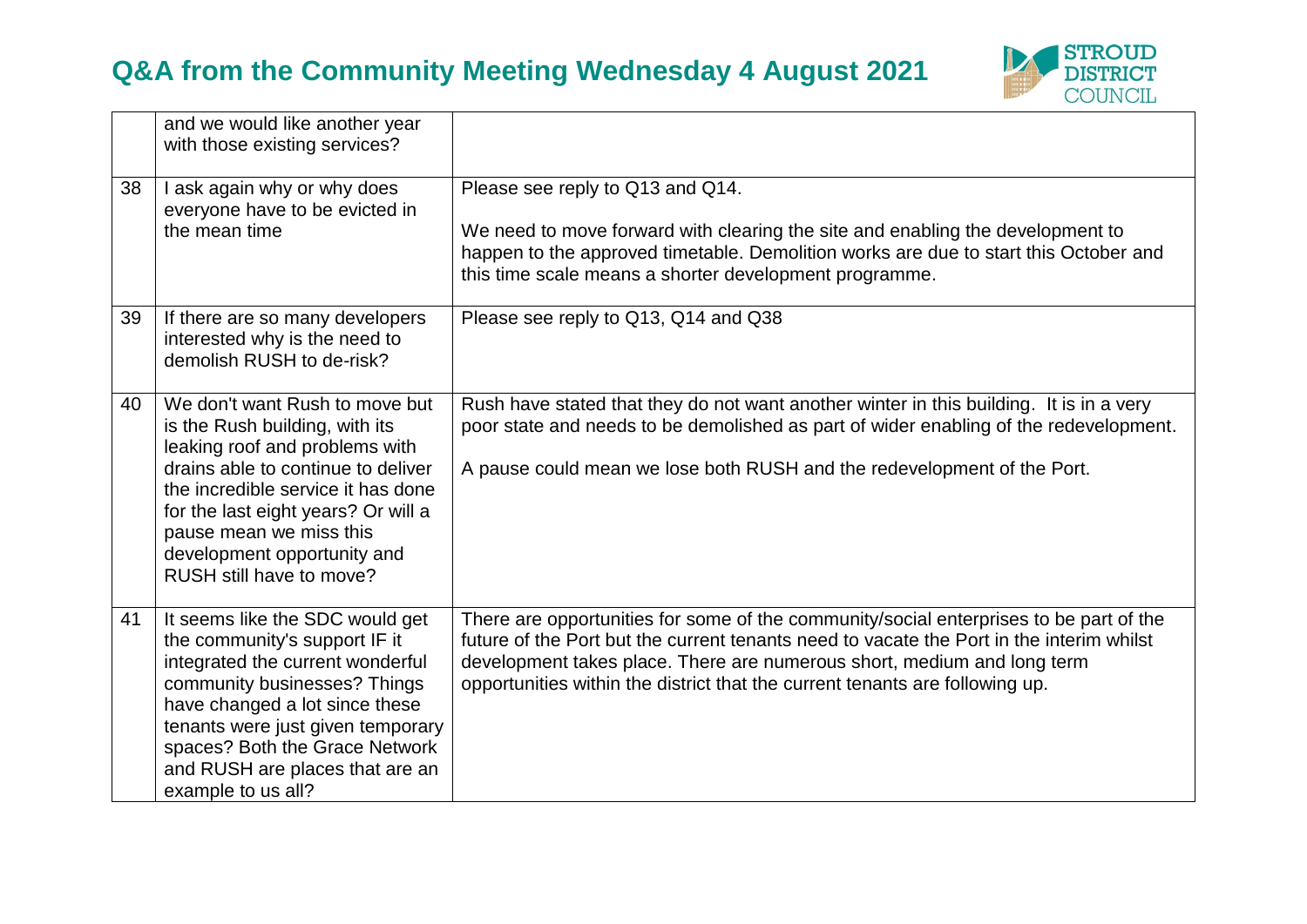

| 42 | Rather than employing a top<br>down approach to designing the<br>community engagement strategy<br>for these projects can SDC<br>please co-design this with the<br>local community from the outset?<br>Can SDC also please<br>acknowledge that the current<br>tenants and the activities that<br>flourish from their work are an<br>intrinsic and valuable part of the<br>existing community? | We are working with the Parish Council on continued engagement and will also be<br>asking local residents directly on how they wish to be engaged with the redevelopment<br>of the Port. The value of existing tenants and services are absolutely recognised and<br>work is under way to find new homes for these, where possible within the district.                                               |
|----|----------------------------------------------------------------------------------------------------------------------------------------------------------------------------------------------------------------------------------------------------------------------------------------------------------------------------------------------------------------------------------------------|-------------------------------------------------------------------------------------------------------------------------------------------------------------------------------------------------------------------------------------------------------------------------------------------------------------------------------------------------------------------------------------------------------|
| 43 | Is there not an alternative vision<br>that includes nurturing what's<br>there, retrofitting / repairing, and<br>developing in the spaces left<br>over. Retaining social value and<br>taking the most carbon neutral<br>strategy.                                                                                                                                                             | Please see answer to Q8.<br>The buildings are at end of life, some have asbestos and the site itself suffers from<br>contamination that needs to be cleaned up. The historic port mill will be retained and<br>major investment is under way, including the water source heat pump. It is attracting<br>tenants already. The Ship Inn has a new landlord and is proving to be an attractive<br>venue. |
| 44 | Is there an intention to adapt the<br>plan based on our feedback?                                                                                                                                                                                                                                                                                                                            | The design of the site/facilities will be developed with our Development Partner and<br>input will be sought at key stages from the local community. Community consultation<br>and engagement is a requirement of our Output Specification and is also an intrinsic<br>part of the planning process.                                                                                                  |
| 45 | I'm assuming then that Rush will<br>stay open until the leisure review<br>is complete? Because it might tell<br>you the very best way to meet the<br>health and wellbeing being needs<br>of our young people are best met                                                                                                                                                                    | The Leisure Review is a district wide review of leisure facilities and includes advice on<br>the provision of a skate park. RUSH has announced that it will close on Sunday 29<br>August 2021 and has had the support of the Council.                                                                                                                                                                 |